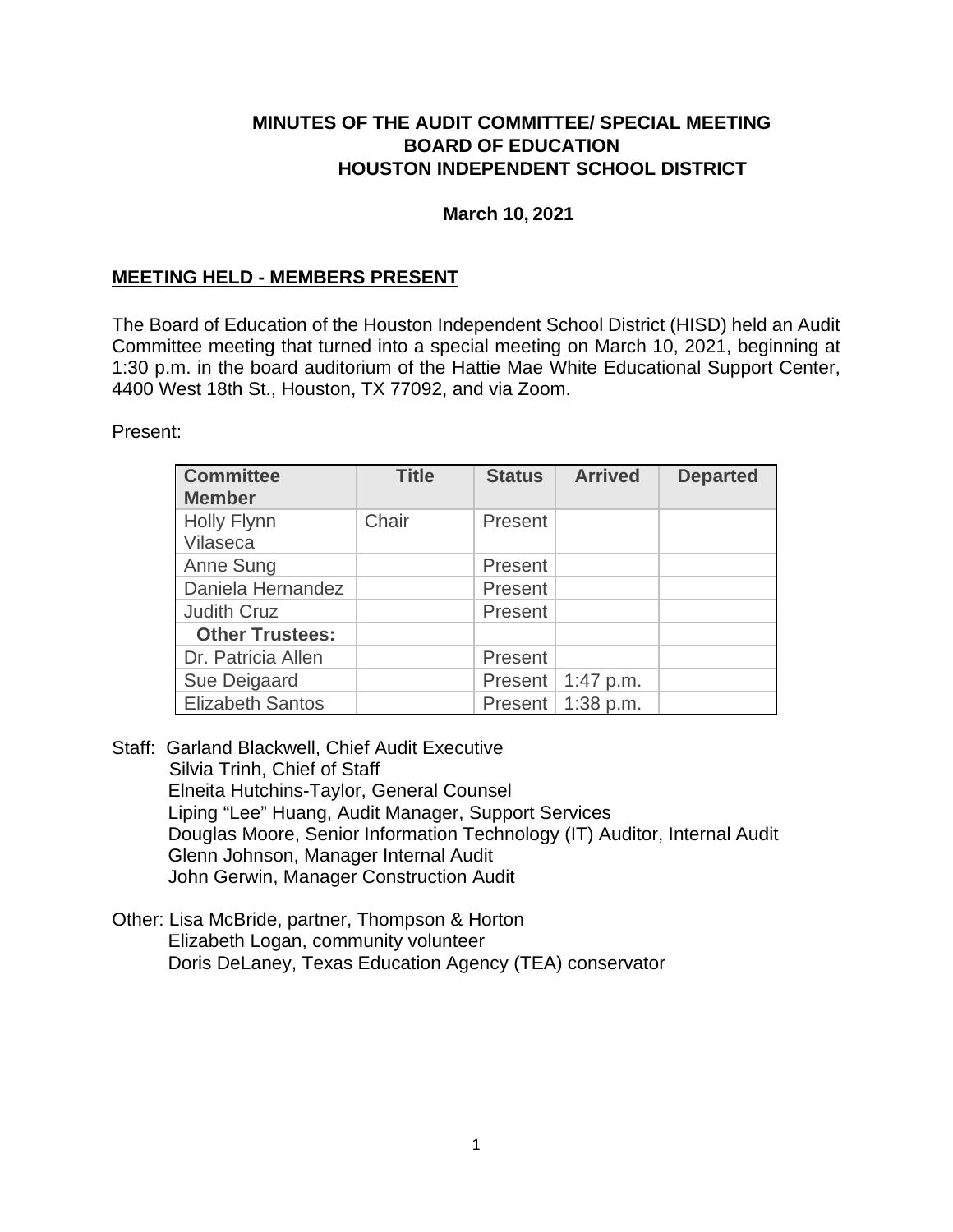## **MEETING CALLED TO ORDER - PURPOSE**

Committee Chair Flynn Vilaseca called to order the special meeting of the HISD Board of Education at 1:36 p.m. and declared the board convened to consider matters pertaining to HISD as listed on the duly posted meeting notice.

## **CONSIDERATION AND APPROVAL OF MINUTES FROM MEETING HELD ON NOVEMBER 11, 2020**

On motion by Trustee Cruz, with a second by Trustee Sung, the minutes were approved five in favor with 1 abstention with an amendment of correcting the name of the community volunteer from Lisa Logan to Liz Logan.

| <b>RESULT:</b>     | <b>APPROVED [UNANIMOUSLY]</b>                |
|--------------------|----------------------------------------------|
| <b>MOVER:</b>      | Judith Cruz, District VIII Trustee           |
| <b>SECONDER:</b>   | Anne Sung, District VII Trustee              |
| AYES:              | Flynn Vilaseca, Sung, Hernandez, Allen, Cruz |
| <b>ABSTENTION:</b> | Deigaard                                     |

#### **DISCUSSION ITEMS**

Trustee Flynn Vilaseca stated the meeting topics. The items were then discussed, as indicated below.

### **• PLAN AUDIT COMMITTEE MEETING CALENDAR FOR THE YEAR**

Trustee Flynn Vilaseca: I suggest the committee stay on the schedule as outlined previously. April will be the next meeting followed by meetings in August and November. Activities will be conducted in between. After asking colleagues for input into times and dates, next meetings were scheduled for April 20, 1:30-3:30 p.m., August 19, 1:30-3:30 p.m., and November 18, 1:30-3:30 p.m.

### **• DETERMINE AUDIT COMMITTEE SELF-EVALUATION CRITERIA INCLUDING COMMITTEE ATTENDANCE AND PROFESSIONAL DEVELOPMENT**

Trustee Flynn Vilaseca: Asked for input on the self-evaluation criteria outside of attendance and participation in committee meetings.

Trustee Sung: I suggest completion of the work and a professional development opportunity.

Trustee Cruz: I suggest a demonstration of preparation for the meeting, such as looking over documents and having questions prepared ahead of time.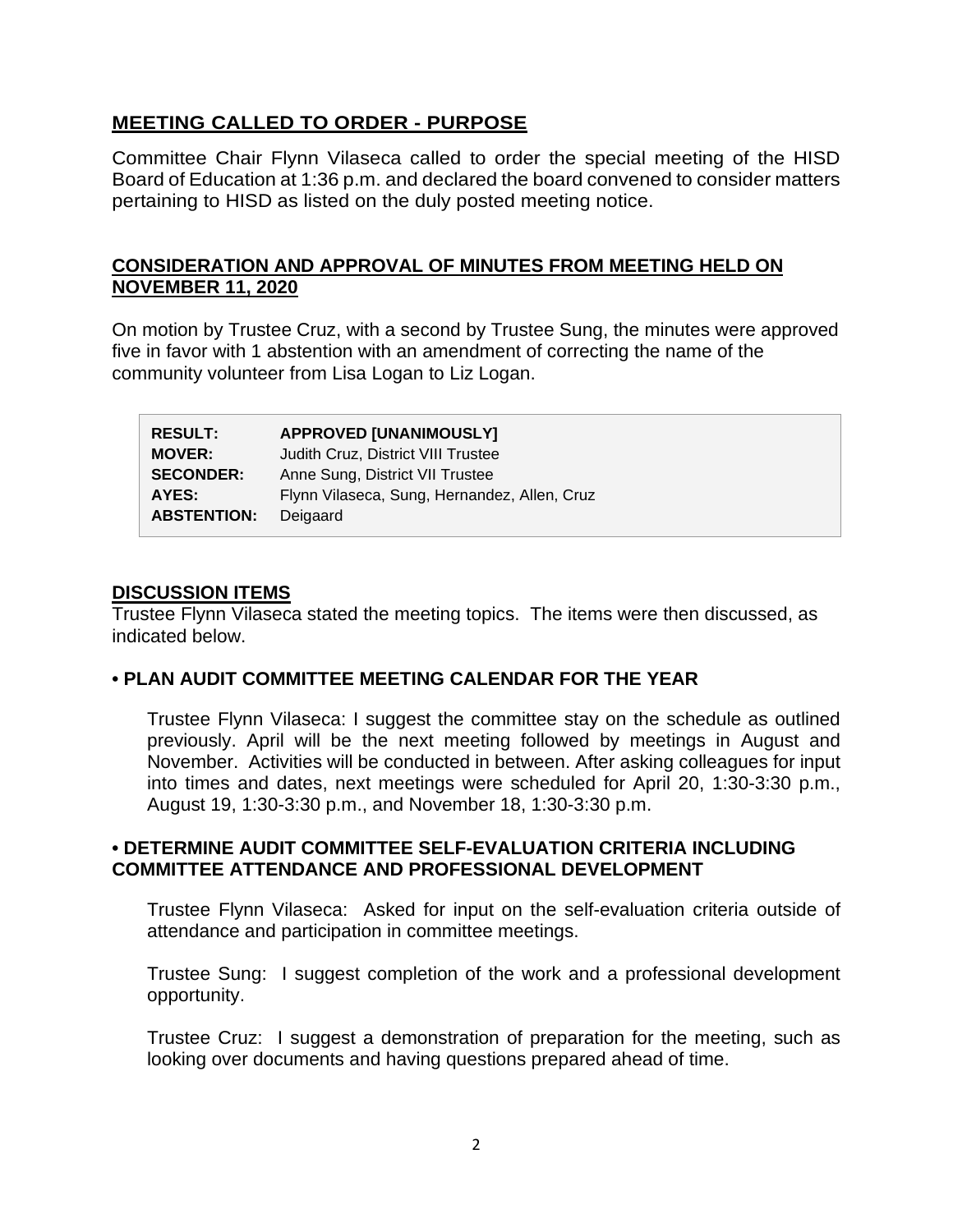Lisa McBride: I recommend only committee members email regarding suggestions to avoid violating Open Meetings Act.

Trustee Flynn Vilaseca: I suggest all communication be sent to Lisa McBride, board counsel, to compile and send for board discussion at April's meeting.

Trustee Sung: I suggest Board Self-Constraint 3 be delegated to the Audit Committee and be included in the self-evaluation criteria for the committee.

### **• MONITOR PROGRESS OF INTERNAL AUDIT PLAN AND DISCUSS SPECIFIC AUDITS**

Garland Blackwell: The consensus is that we will be able to complete the audit plan on schedule.

Trustee Sung: Do I understand that come end of June we should expect to see the status of what audits will be in progress and some audits completed as well?

Garland Blackwell: The goal is to be done by June 30, but failing that, I would at least like to tell the board we have issued draft reports for them to respond to and then finalize after 10 business days provided for review.

Trustee Sung: Where will we be come April?

Garland Blackwell: We will have more progress than what we are showing now. Five to 10 audits completed by then, given that we have already issued some and are waiting on management response.

Liz Logan: Do you need additional resources?

Garland Blackwell: We have adequate resources to complete the audits and we do use external firms.

Liz Logan: Anything you are particularly concerned about that the committee should know about now?

Garland Blackwell: We are making the best of the situation in a COVID environment and it is having an impact on the office.

Trustee Flynn Vilaseca: It is important for us to understand that you have adequate resources to do your work robustly and as objectively as possible with the staff that you have.

Garland Blackwell: Given the infusion that Dr. Lathan gave to our department and made permanent, we are ok for now from a budget point of view.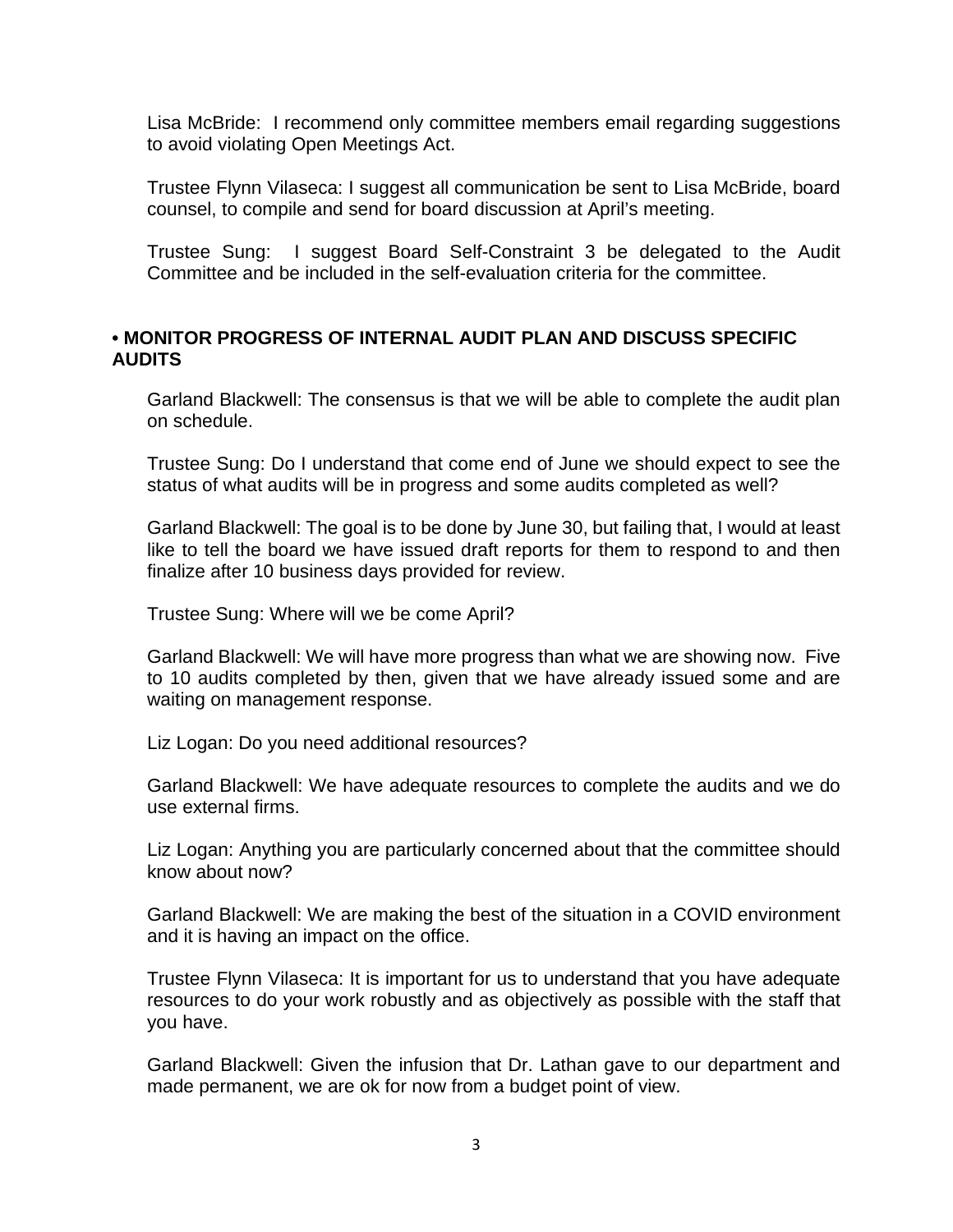Trustee Flynn Vilaseca: Have you communicated your status on requesting budget resources for your department?

Garland Blackwell: The head of Ethics and Compliance position was downgraded, and we have had a hard time filling that position. Should we upgrade it to increase our chances? It was a pay grade 35 and is now downgraded to a 32.

Liz Logan: Agreed that the position is really critical and wondered how it had been posted for others to apply. Is there a recruiter, is it posted, or is there something more the board can do to help push?

Garland Blackwell: That position has been vacant since August. That's a long time.

Liz Logan: Curious if there is something more the board can do to push to find candidates for that job.

Garland Blackwell: HR needs to advertise the vacancy in two organizations in Houston. I feel confident they will act on that.

Trustee Flynn Villaseca: Are there any other questions concerning the audit plan status update today? I do want to flag that all board members do have access to this information in our portal. We have a dashboard that we have access to, and will be getting further information on that.

### **• RECEIVE ETHICS AND COMPLIANCE UPDATE**

Trustee Flynn Vilaseca: We did receive the update that there is a vacancy since August, and that is very concerning. That is something that is very important to our organization. Can you update us on what Ethics and Compliance does, what this position does, why it is important, and why it needs to be filled?

Garland Blackwell: We have a variety of activities in Ethics and Compliance. We conduct school investigations. We provide services to the board during election time.

John Espinosa: I'm an auditor in Ethics and Compliance. The ethical nature of the district comes down from the very top, and our group works very hard to manage an alert line so people can call it with all questions or issues. We also work hard to make sure everyone's conflict of interest forms are carefully reviewed. We work with the board as you all work through the board agenda items. The ethics and compliance aspect of the district is critically important. I'd like to talk to you about the ethics hotline. We have received 241 cases in the last year, and they've all been dispositioned, except for 22 which remain open and are currently under active review. Since the pandemic began, we have received over 210 cases, and out of those 70, or roughly 30% were related to COVID-19 in one way or another. In all but two of the 70 cases, they have all been dispositioned. For the most part they may have been generated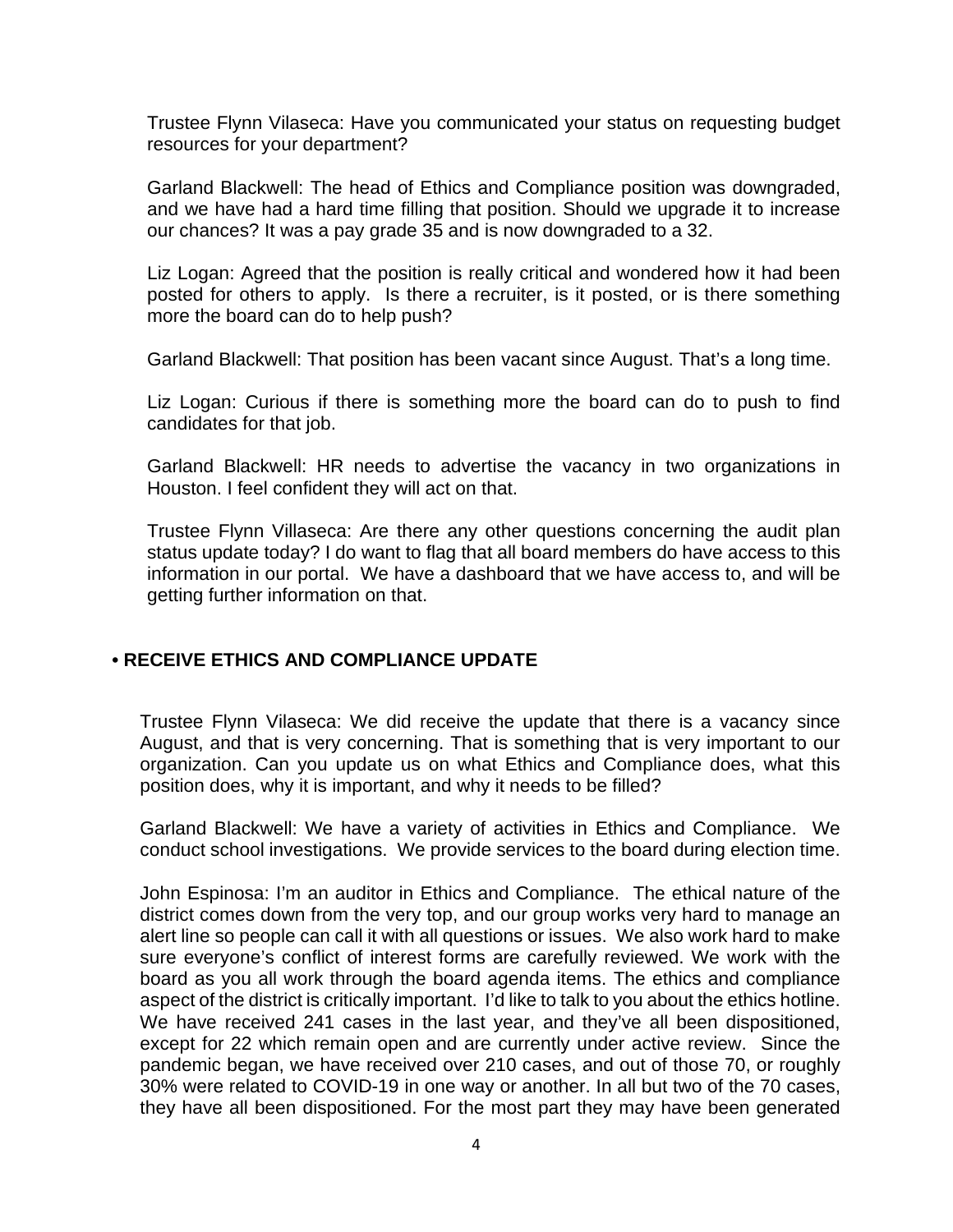because of fears and concerns various employees had related to student or employee safety, and it's possible in some cases there was not clear understanding of the board's and the district's very clear protocols and plans for handling COVID-19. They were all dispositioned to the top managers or officers of a particular department.

Trustee Sung: I have a question for Mr. Blackwell. My understanding is that the grades are based on the job description. So, in the change from grade 35 to a 32, is that because there was a review of the job description or a change of the job description, and if the job description could be changed to bring it back up to a grade 35.

Garland Blackwell: The job description was reviewed by the HR department, and as a result of that review, it was downgraded to a 32.

Trustee Sung: If it would need to be a different grade to increase the salary and in order to attract more qualified candidate, have you explored adding additional responsibilities to the position?

Garland Blackwell: The position and the staffing is full right now. I don't know of anything else we can add but would certainly consider any more important items to add. But the most important thing for us right now is to get that vacancy filled. We are 50% staffed right now without a leader. We need to get that changed.

Trustee Sung: I completely agree, so I'm trying to explore our options to see what we can do, and if there is something the board needs to do as we adopt the budget to support this critical position and function. That's an open question to anyone who might know the answer as to how this works in HISD.

Lisa McBride: If I may ask a question to Mr. Blackwell, has HR identified specific job duties that an officer, in order to get this position to a 35, needs to have that aren't in this job description, and if they have, are you saying you couldn't add those job responsibilities because they wouldn't be appropriate for this position.

Garland Blackwell: I have not had that conversation.

Lisa McBride: Didn't we discuss having that conversation a couple months ago?

Garland Blackwell: The thing is everything in the job description is everything we know we are supposed to be doing, and we're doing it the best we can with the staff we have. We just need to get those three positions filled. So far, no qualified candidates for the manager position has applied.

Lisa McBride: But it's my understanding that something between a director, a manager, or an officer it might be that you supervise, that you are responsible for a portion of the budget, or you evaluate. Have you had conversations with HR about those types of responsibilities that might be added to the job description that might make it fit the paygrade you need it to be?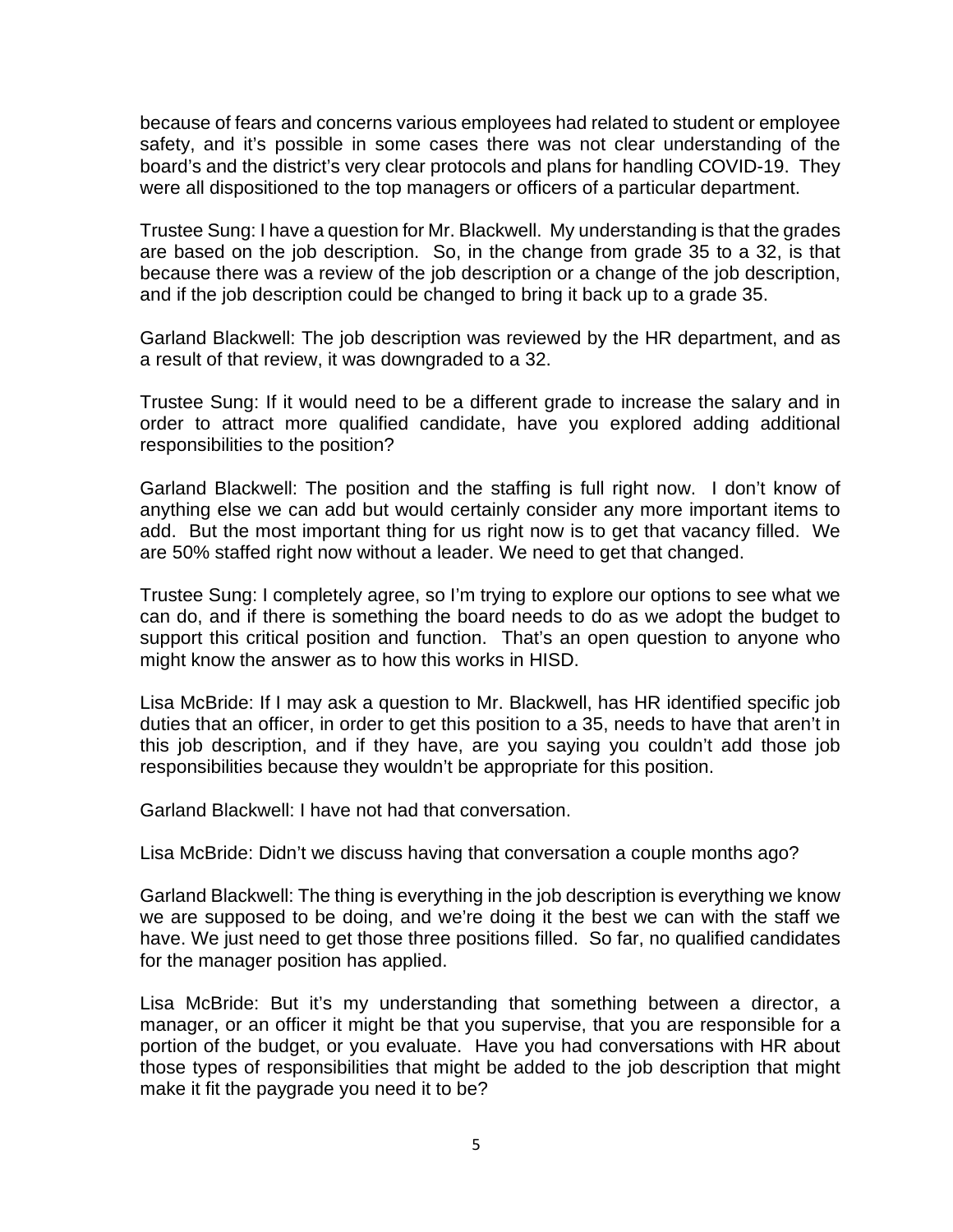Garland Blackwell: I will answer that question right after this meeting. Thank you for that. That's a good idea.

Trustee Cruz: If Mr. Blackwell could update the committee after that conversation. I share everyone's concerns that have spoken going on over half a year with this critical role open is deeply concerning. Whatever we can do as a committee we are committed to do, so if you can keep us updated, we can provide the support and jump in.

Trustee Flynn Vilaseca: I echo the concerns of my colleagues. If what you need to do to go back to 35 is having another conversation about this job description, and maybe rewriting it so it fits the bill with guidance from HR, then let's get whatever you need to do to fill this position. We don't want to be in a vulnerable position for as long as we have been. If there is something we need to understand going in to budget season so we can help, then we know you did your due diligence.

# **• DISCUSS AND PLAN AUDIT COMMITTEE TRAINING FOR CALENDAR YEAR 2021**

Trustee Flynn Vilaseca: Every year we go through a particular training to better understand what our role is as a committee member; what it is we need to do to understand our role and understand the work of the audit department. We typically have that training in the summertime, so I want to open the floor to colleagues to see what your interests are to expand topics beyond the function of the audit department, beyond the function of our group. We have been leaning on Liz Logan for her expertise. Perhaps we can beef up our understanding, our financial sense on audits and things of that nature, so we can start learning. So if anyone has any suggestions what we can do to be stronger, and what we know about ourselves too, for me personally I would like to take it up a notch and learn about those financial audits that come our way and how to better ask questions.

Trustee Sung: I always find training to be helpful, so I look forward to that. I wonder if we might tap TASB learning resources. I don't know if it's part of our membership, if we ask them to do a special training for us, or if we could attend their conference and incorporate it into our learning plan.

Liz Logan: Houston Chapter of Institute of Internal Audit does an annual training and monthly training on the web online that you can sign up for and take. I think it would be good to focus on internal audit knowledge as well.

Trustee Flynn Vilaseca: I don't know if we want to commit to eight hours of training as a team, or more or less. We can set a bar and measure ourselves against that if we decide to take an individualized learning path, for instance. We could do eight hours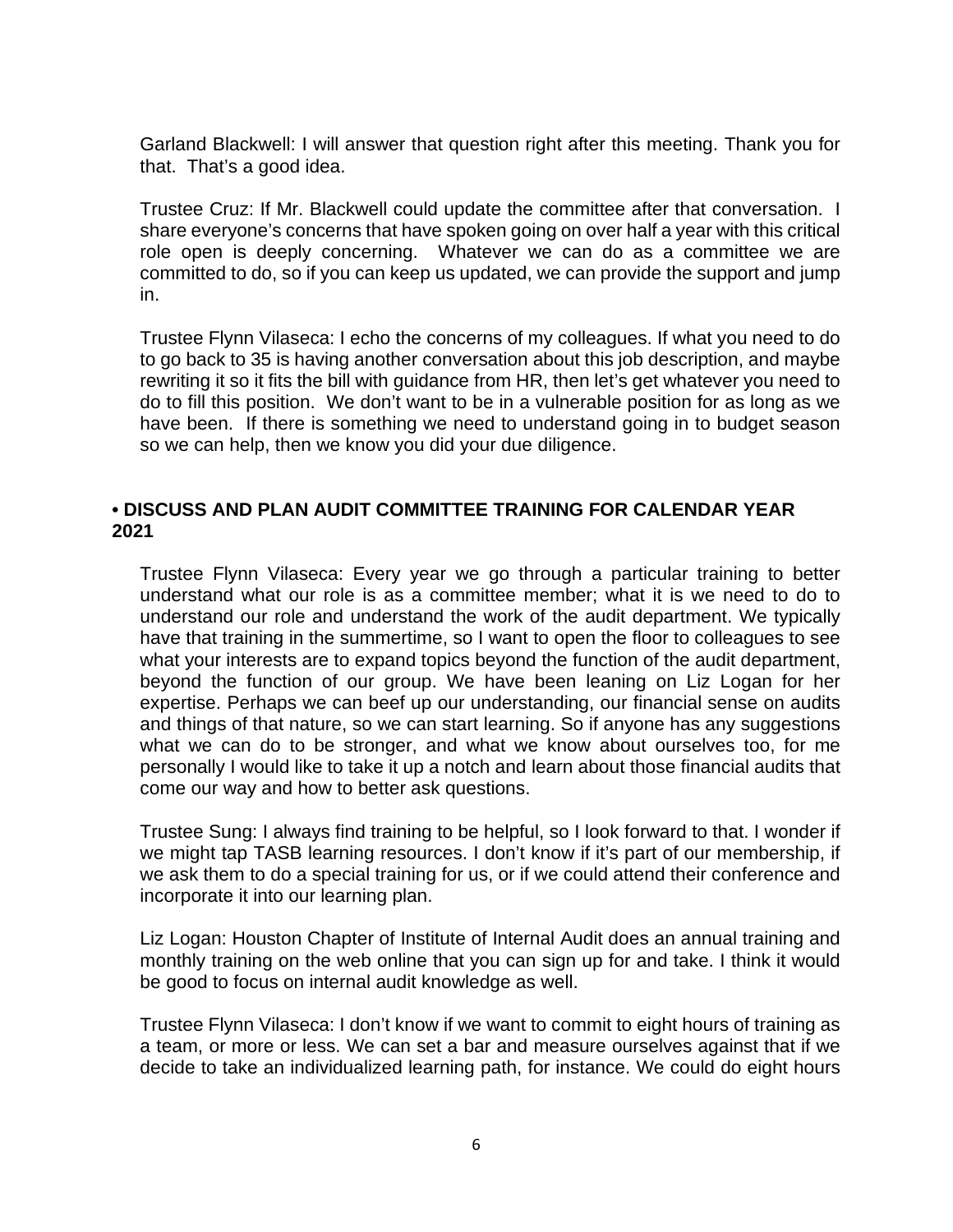of training, or we could do four hours of Garland's training and then we have some flexibility around some of the other things as well.

Trustee Hernandez: I like the idea of eight hours of training with Garland. Hopefully we can do that in person if there aren't too many of us.

Trustee Sung: I like the idea of setting the individual goal of participating in eight hours, whether it's Garland's training, or I love the idea of participating in IIA's training, Liz, thank you for sharing those with us. A final note, our newer audit committee members Trustee Cruz and Trustee Hernandez mentioned it was a big jump to come into the Audit Committee. You're not new anymore, you're seasoned, you've been through one cycle of this. But just informally, if there's any kind of mentoring or supporting that you still want, Trustee Flynn Vilaseca or I would be happy to sit down with you. I don't think that would count toward hours, but just something that maybe we should offer as a matter of course, as membership changes in this committee.

Trustee Flynn Vilaseca: Thank you, Trustee Sung, and I agree with your statement, if there is anything we can do to sit down to make sure we're all understanding of all of the different important aspects of this work, we are here as resources, outside of these meetings as well, to continue your learning. Garland, can you remind us, did we have four hours or a full day with the person who comes from your department? Do you plan on having an organized training this year?

Garland Blackwell: We had eight hours of training each of the last three years. I do, I want to have a time that is most convenient for you and your colleagues. If you pick a date, then I can work to try to make that date happen. If you want to use the same instructor, that gives us sufficient notice to let him know the topic, perhaps the objective of the topic, then he can craft a course and maybe already has one that will fit.

Trustee Flynn Vilaseca: Perhaps what we can do is plan that training again and collect topics from us, so from me you've heard that I'm interested in how to better ask questions related to financial audits. If he can build that into his plan, and if not then maybe we do four hours with him on something general, and then we each explore other pathways, so we each are getting what we need so that we can be stronger stewards here on the committee along with building capacity across the board as well. I do like the idea of doing something teamwise, but even a combination, if he's willing to tap into, maybe we can get clear on some of the TASB resources. Maybe that's something we can get a one-pager on and share across the committee members as well, and we can follow up on as part of our ongoing meeting agenda: where are we on our training, how are we doing, and part of our plan to monitor our progress and effectiveness as committee members. Is there any committee member that wants to grab onto this piece so that we can circle back around and meet also with Garland, and have this as part of our plan? Any volunteer? If not, I would be happy to do it as well. I just wanted to throw it out there as well to see if anyone wanted to.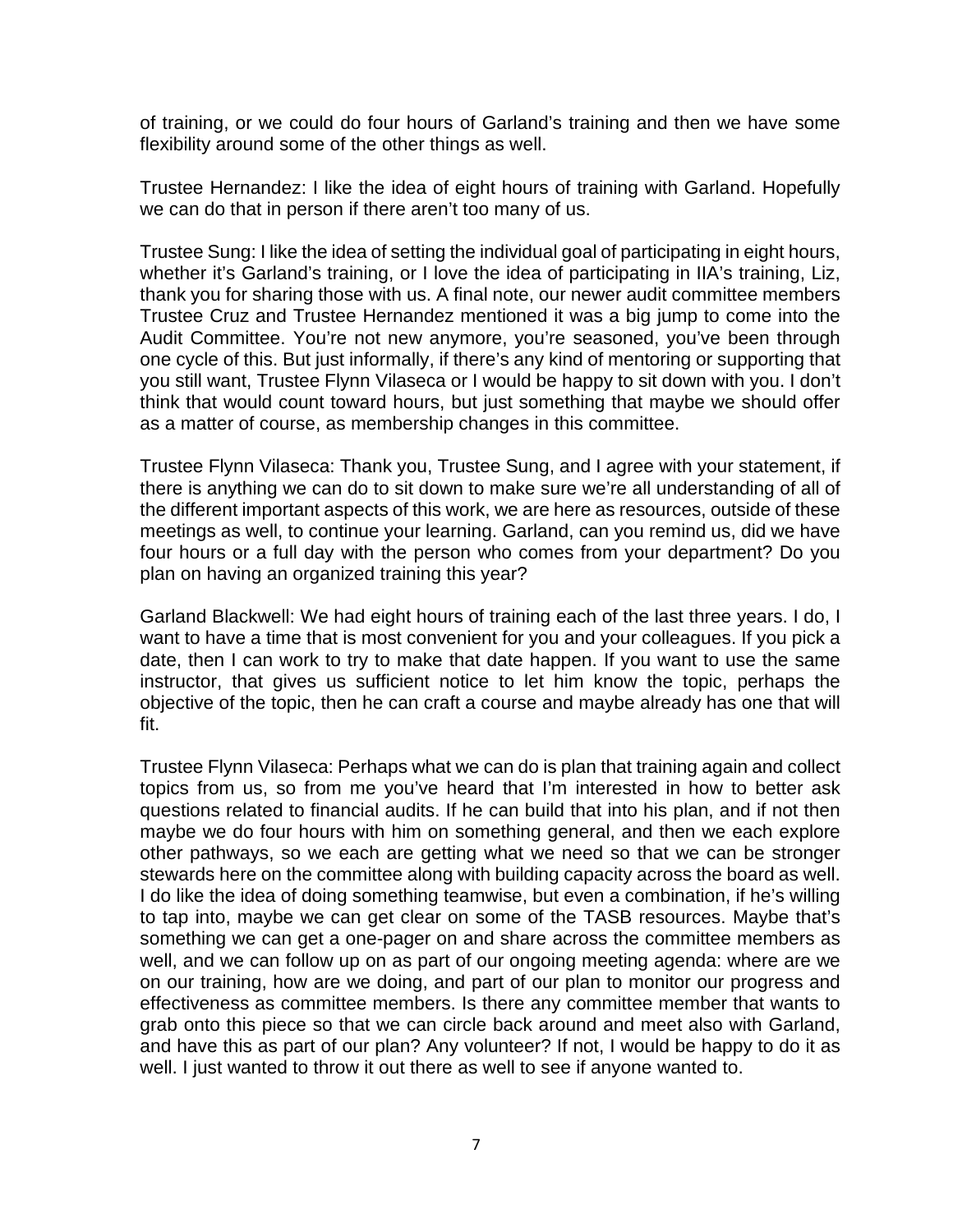Trustee Sung: I'm happy to help out.

Trustee Flynn Vilaseca: Perhaps if you can look into the TASB resources, and Liz if you can send us the information on the IIA monthly meetings if they have a calendar, and if we have any costs that are associated with that so we can know. And also if there isn't anything specific to the finance audit thing, perhaps we can set aside some time to craft some different questions and pull together maybe a one-pager that we can have as a resource for us as we are doing this work.

### **• RECEIVE LEGISLATIVE BUDGET BOARD (LBB) UPDATES AND DISCUSS SYSTEM FOR MONITORING PROGRESS**

Trustee Flynn Vilaseca: When the work was being done by the Legislative Budget Board there was a lot of planning involved, and they were working with the district to schedule meetings. There was a timeline that was involved, Chief Trinh was a liaison for that work, and she comes to our meetings here as well, and has been able to give us some updates on the progress as to completion so we can submit deliverables to the LBB for their report. I know we've been getting updates from administration, whether they be a formal board meeting or a workshop. Sometimes they come into our email boxes on the Friday updates we get from Dr. Lathan as well. It would be helpful to have some consistency around the updates, if it's going to be a quarterly presentation or every six months presentation around the full board or if it's going to be an email, or something we can understand where we stand to having the recommendations implemented. I wanted to make sure we circle back around with that here. From my understanding the administration is keeping track of which things have been completed and which things haven't. I think that is helpful; understanding what has been implemented, what has been the return on investment. Some of these are lighter lifts than others. I know staff has prioritized based on understanding and unpacking what those recommendations are based on the LBB. I'm going to open it up to the floor, to my colleagues, to Chief Trinh for any updates and your thoughts on that as well.

Chief Trinh: We had a total of 94 recommendations. Out of the 94, we have 46 that have been completed. That puts us at 48.9% completion, and we are working on the others. Six out of the 94 recommendations, specifically 3–5, 7–9 are recommendations under the purview of the Board of Trustees that fall under governance. There are two out of the 94 that will not be fully implemented due to additional costs to the district instead of reductions. These are recommendations 37 and 57. We have an LBB project manager that is assisting Chief Trinh with the implementation, data analysis, and evaluation of the LBB recommendations and this is why the district is almost at 50% completion. The next update on LBB implementations will be in April and a follow-up will be in August.

Trustee Flynn Vilaseca: How will the update be communicated to the full board and the public?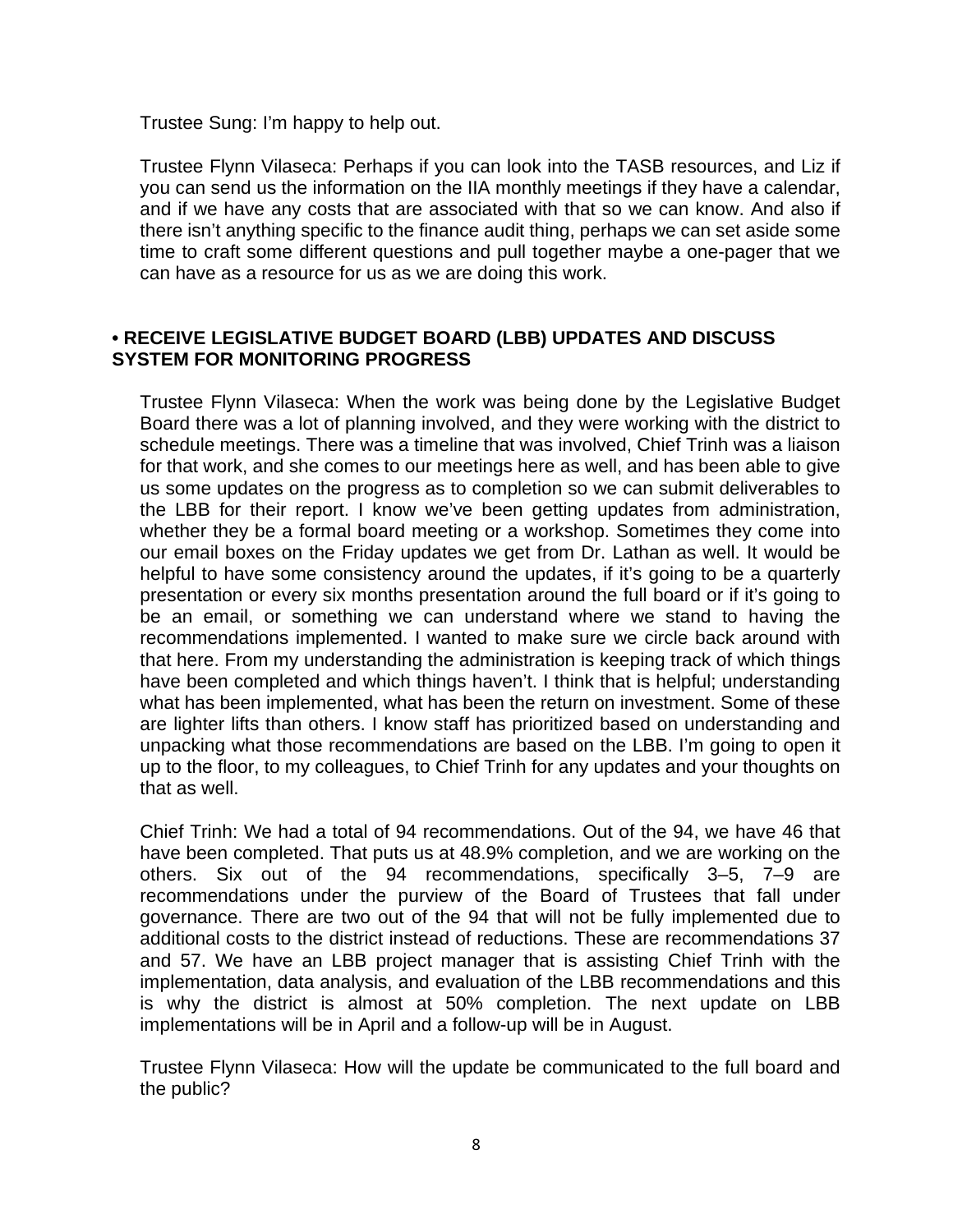Chief Trinh: We were trying to provide these updates during audit committee meetings since the work goes hand-in-hand with the Audit department.

Trustee Cruz: Are we able to forward this to our community volunteer?

Chief Trinh: Yes, from administration but I will defer to Ms. McBride.

Lisa McBride: Clarified if this was the same format provided by administration prior with the recommendations and status.

Chief Trinh: Yes.

Lisa McBride: Yes, this is public information.

Trustee Cruz: Thank you for reminding us that they are things in the LBB that are pertaining to the board. I would ask of the board president if we could add the LBB pieces to the board's self-evaluation so we can have a discussion about them. In terms of the update, is it possible to get a list of recommendations or a brief summary of what has been done?

Chief Trinh: Yes, we can get a summary together for you.

Trustee Sung: When the internal audit reports are published, typically in the executive summary there is an administrative response that states whether the recommendation was implemented, if a different one was implemented, or if it was not implemented. There are three boxes you can check off with an explanation, so for the LBB recommendations are you finding that there are some modifications happening with these?

Chief Trinh: The recommendations don't tell you how to implement but states that you should have a system in place to monitor how schools spent their budget. For the most part, it is the department creating that system or plan to put the monitoring in place.

Trustee Sung: If in the description you are providing to the board, you could include the recommendations the administration doesn't want to implement, if you could add that detail. With regards to how the rest of the board wants to receive this, I think we should ask if they want to receive this at a meeting so they can have a more robust discussion. According to your report, there is a timeline at the back. It sounds like we are mostly on track and slightly behind due to all of the disruptions.

Chief Trinh: Yes, we are slightly behind.

Trustee Sung: Do you think we will be caught up by Phase 5?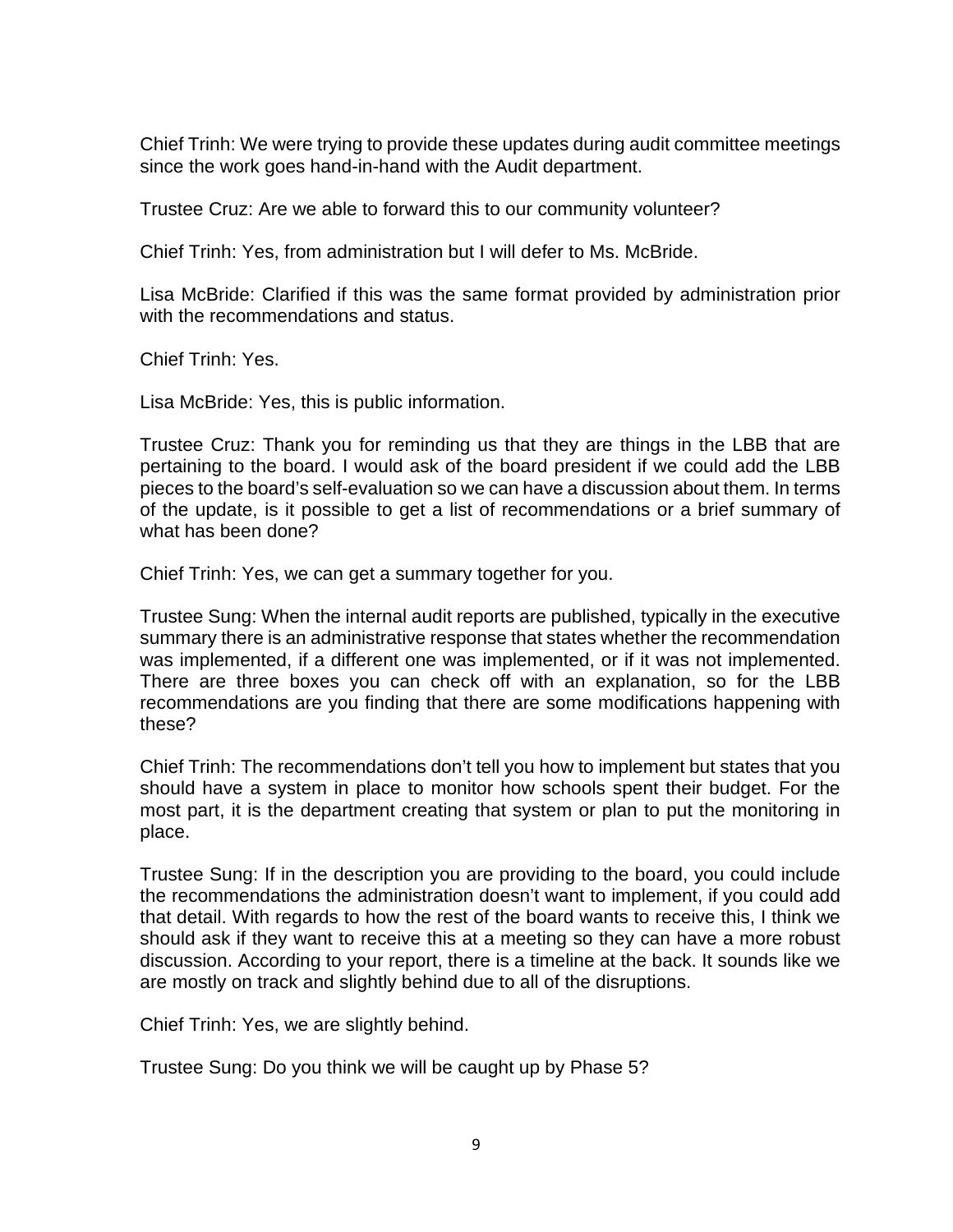Chief Trinh: Right now, yes. I don't see why we would not but that is today in March and 2021 just started.

Trustee Flynn Vilaseca: Garland, do we have anything in the audit plan for this upcoming year that does any follow-up with LBB, special education? Is that something that we have in the plan for this year or can be included in the plan for next year?

Garland Blackwell: You and I had a conversation and we discussed including some of the LBB recommendations on next year's audit plan but for the audit plans currently, I am asking that they include LBB follow-ups. We can work with Chief Trinh as closely as possible to follow-up on those items.

Trustee Flynn Vilaseca: Asked Mr. Blackwell to talk about the email he sends to the full board soliciting their ideas on what is included in the audit plans for the year and talk about the process he follows in developing his audit plans so everybody understands.

Garland Blackwell: Every year we do an Enterprise Risk Assessment, and that report was released to us yesterday from the BDO, and it identifies things that we can look at from a risk point of view. Each manager is asked to provide topics that are presented as risk then a plan is scheduled to present to the board no later than May of that year. Drafts are provided to me by the managers in the audit department so we can make modifications as needed. I keep topics listed that interest me based on things I have witnessed or have heard people express. We take the ones that are the most important and put them on the plan, present it to the committee, then the full board.

Trustee Flynn Vilaseca: You also send an email to the full board asking if there is anything they would like included in the audit plan. Can you also share the timeline for us to weigh in on any specific audits?

Garland Blackwell: I sent an email to the full board and Dr. Lathan asking if there were any topics of interest they wanted included. We would like to receive those suggestions by March 26 so we can have an audit plan to the Audit Committee to review with feedback in April. We would like the full board to approve the plan in May.

Trustee Flynn Vilaseca: You also include follow-up audits from previous audits into this plan.

Garland Blackwell: Yes, I am glad you mentioned follow-up audits because I have tasked each of my managers to be sure that they include LBB follow-up on their audit plans to submit to me for review.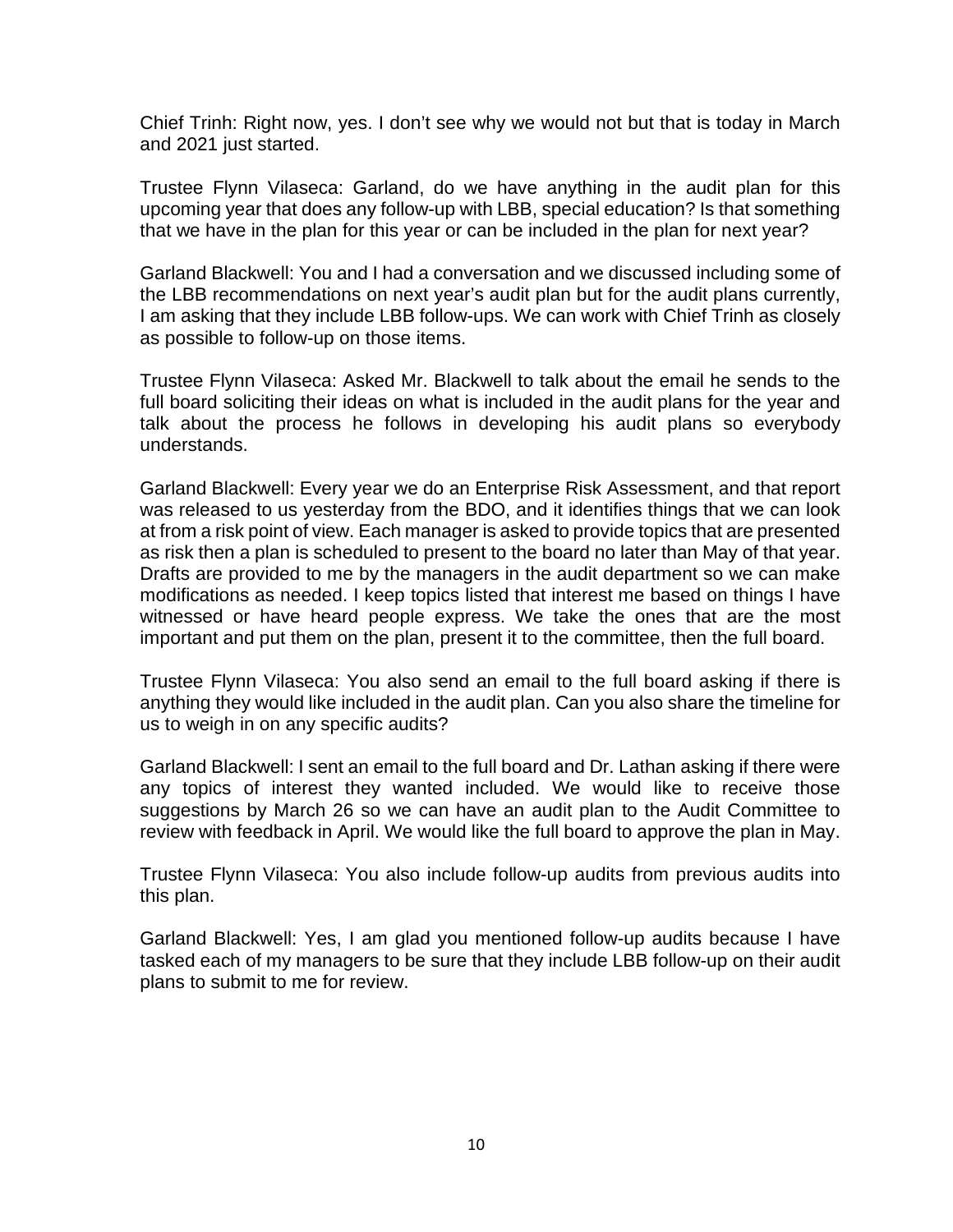### **• CHIEF AUDIT EXECUTIVE'S UPDATE FOR THE OFFICE OF INTERNAL AUDIT**

Garland Blackwell: Presentation on the Office of Internal Audit

Trustee Cruz: Chief Garland, of the three vacancies, you mentioned you have a hard time filling the senior manager position but what about the other two positions?

Garland Blackwell: The investigator positions the board approved for us to have last year have not been filled yet.

Trustee Cruz: Where are these job descriptions being posted and what other efforts are being made to advertise these?

Garland Blackwell: They have been advertised on LinkedIn and I sent an email earlier this week to have them advertise on the professional publications associated with audits.

Trustee Sung: Can you expand a little bit on moving forward or pushing back the Ethics and Compliance audit?

Garland Blackwell: A firm has been engaged and it boils down to having a manager in place, give that manager some time to make sure things are working as they should. It is either we do it now or we do it later, and I am not opposed to either one. The results have a better chance of happening when once the manager is in place to give that person time to make sure things are running well.

Trustee Sung: When is the last time we had an Ethics and Compliance audit?

Garland Blackwell: I believe it was in 2015.

Trustee Sung: Doing it sooner certainly resonates with me.

Liz Logan: I agree with Trustee Sung and my guidance on whether we typically push an audit into a new audit plan is will it be value-derived or will it not make sense. I would say since there hasn't been a manager since August and no audit since 2015, I would probably proceed because you want to see how things are without the manager and as Garland said, the new manager would benefit from having a plan already established to know what to work on from the start.

Trustee Cruz: I echo the sentiments of Trustee Sung and Liz Logan. I don't think we should wait.

Trustee Flynn Vilaseca: I echo the sentiments of you all for the audit.

Our next meeting will be at our April meeting.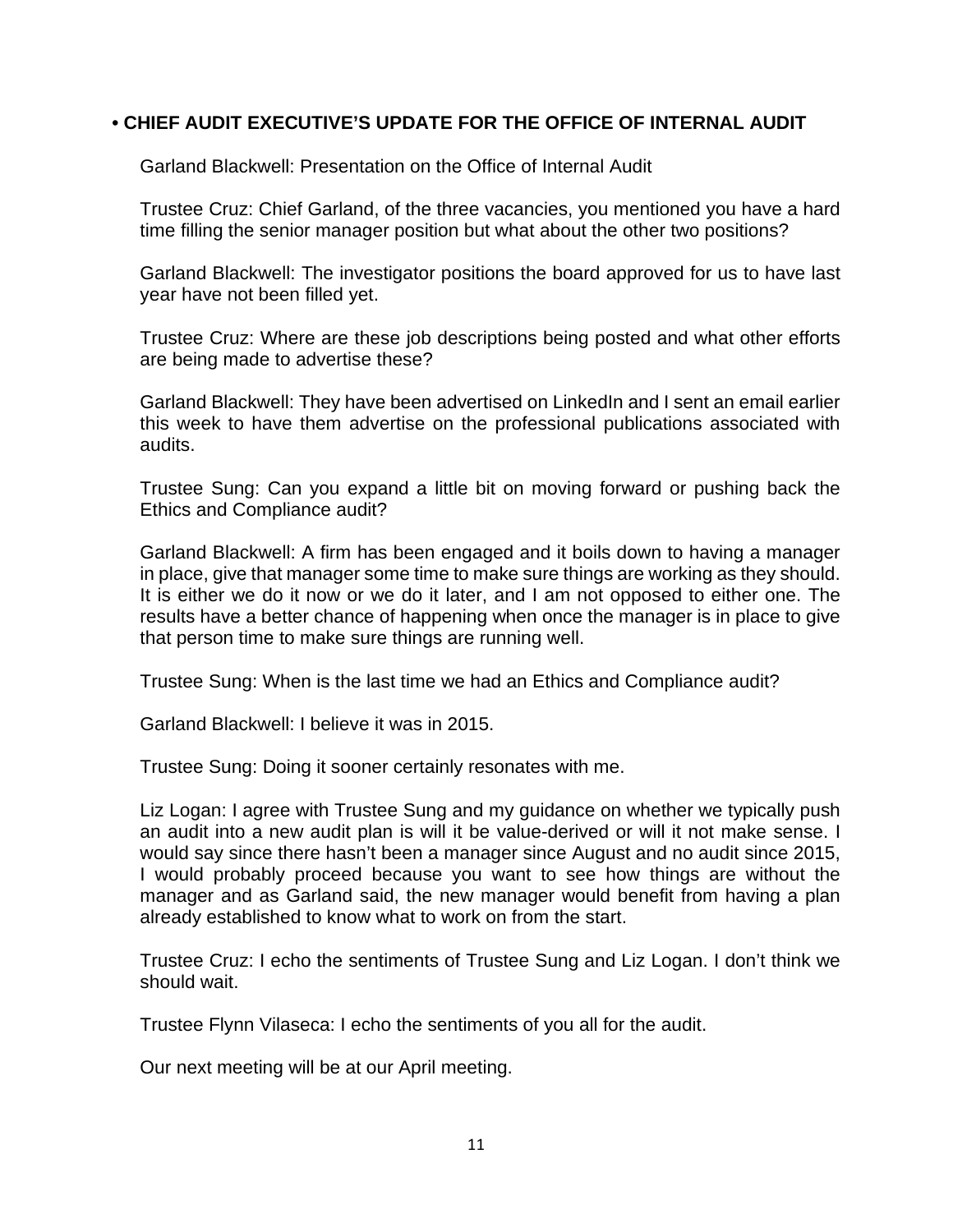Trustee Cruz: In our last meeting we discussed getting updates on corrective action plan on the material weakness that was identified in one of the audits. Should we be expecting those at each meeting?

Trustee Flynn Vilaseca: Let's include that as a standing agenda topic at each meeting as well.

# **ADJOURNMENT TO EXECUTIVE SESSION**

The board adjourned to closed or executive session under Section D of Chapter 551 of Texas Government Code, Open Meetings Act, Subsections 551.071, 551.072, 551.073, 551.074, 551.076, 551.082, 551.0821, 551.083, 551.084, and 551.089 at 3:20 p.m. for the purposes stated in the notice of this meeting. If any final action, vote or decision on any matter considered in the closed session was required, such final action, vote or decision was taken at the open meeting covered by this notice upon the reconvening of this public meeting or at a subsequent meeting of the board upon notice thereof.

# **RECONVENED IN OPEN SESSION**

Committee Chair Flynn Vilaseca declared the meeting reconvened at 4:12 p.m. to consider matters pertaining to HISD as listed on the duly posted meeting notice.

# **Action Items:**

- Receive Ethics and Compliance Update Mr. Blackwell will contact Human Resources to work on updating the job description for the Ethics and Compliance senior manager position regarding it being a paygrade 32 instead of paygrade 35, as it was formerly. Mr. Blackwell will provide an update to the committee at the next meeting.
- Corrective Action Plan The corrective plan on the material weaknesses identified in audits will be a standing item at each committee meeting so that a status update can be provided.
- Receive Legislative Budget Board (LBB) Updates and System for Monitoring Progress Ms. Trinh will provide a summary of what has been done to address the recommendations from the LBB report.